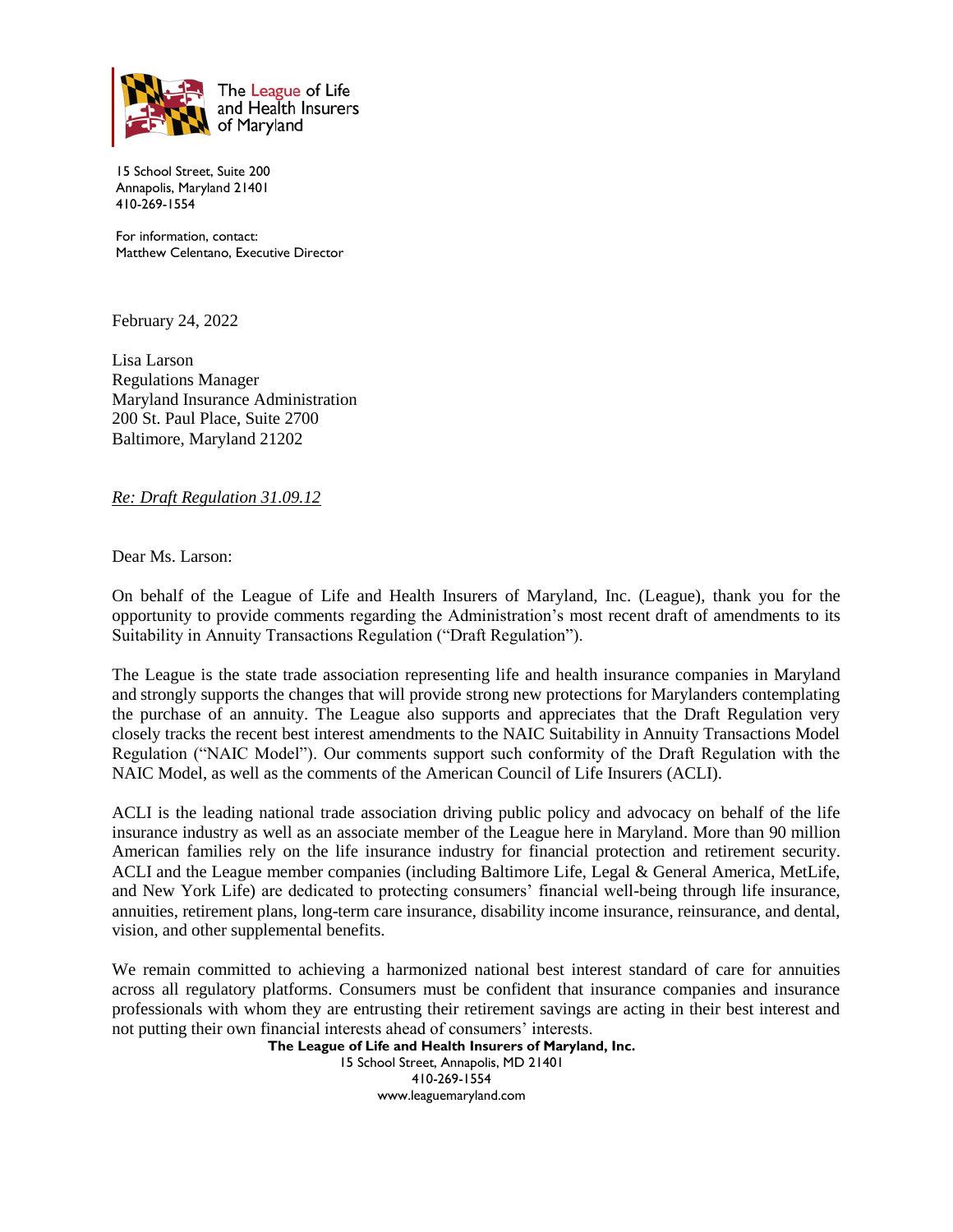We echo ACLI's suggested substantive additions to the Draft Regulation in the below comments:

## Section .02 Purpose

The Administration has kept its existing regulatory language in Section .02 Scope: A which reads: "*This chapter applies to each recommendation to purchase, exchange, or replace an annuity made to a consumer by a producer, or an insurer if no producer is involved, that results in the purchase, exchange, or replacement recommended."* The updated NAIC Model has rephrased the Purpose language to state: "*This regulation shall apply to any sale or recommendation of an annuity*".

It appears that the Administration interprets the language in the updated Purpose section of the NAIC Model to only apply to recommendations or sales, not replacement and/or exchanges, of annuities. This ignores the broad language throughout the Draft Regulation which bring in replacement and exchanges:

- The definition of "Recommendation" in .03 (16) states: (a) "Recommendation" means advice provided by a producer to an individual consumer that was intended to result or does result in a purchase, an exchange, or a replacement of an annuity in accordance with that advice.
- Section .04 (9) addresses the purchase or exchange of an annuity.
- Section .04 (12) of the draft Rule, in the "Care Obligation", specifically addresses exchanges and replacements of annuities.

We respectfully urge the Administration to align with almost half of the country, 19 states, which have adopted the updated NAIC Model Purpose language.

## **Section .07 Safe Harbor**

So that the Draft Regulation conforms most closely to the NAIC Model, we suggest the language in Subsection F be deleted. ACLI understands that some regulators may be concerned that the "Comparable Standards" concept may be used to avoid oversight by insurance commissioners, but we do believe that the NAIC Model's wording is sufficient to avoid that problem.

## **Section .09 Compliance and Penalties**

We respectfully request the insertion of the mitigation language under Section .09 in the Compliance and Penalties section. The mitigation language is critical in that it encourages and rewards good behavior by insurers and producers, alike:

*(3) Any applicable penalty under this Section .09 for a violation of this regulation may be reduced or eliminated if corrective action for the consumer was taken promptly after a violation was discovered or the violation was not part of a plan or practice.*

We also request the insertion of Subsection D, which protects the exclusive authority of the Administration to enforce this regulation:

*D. The authority to enforce compliance with this regulation is vested exclusively with the commissioner.*

> **The League of Life and Health Insurers of Maryland, Inc.** 15 School Street, Annapolis, MD 21401 410-269-1554 www.leaguemaryland.com